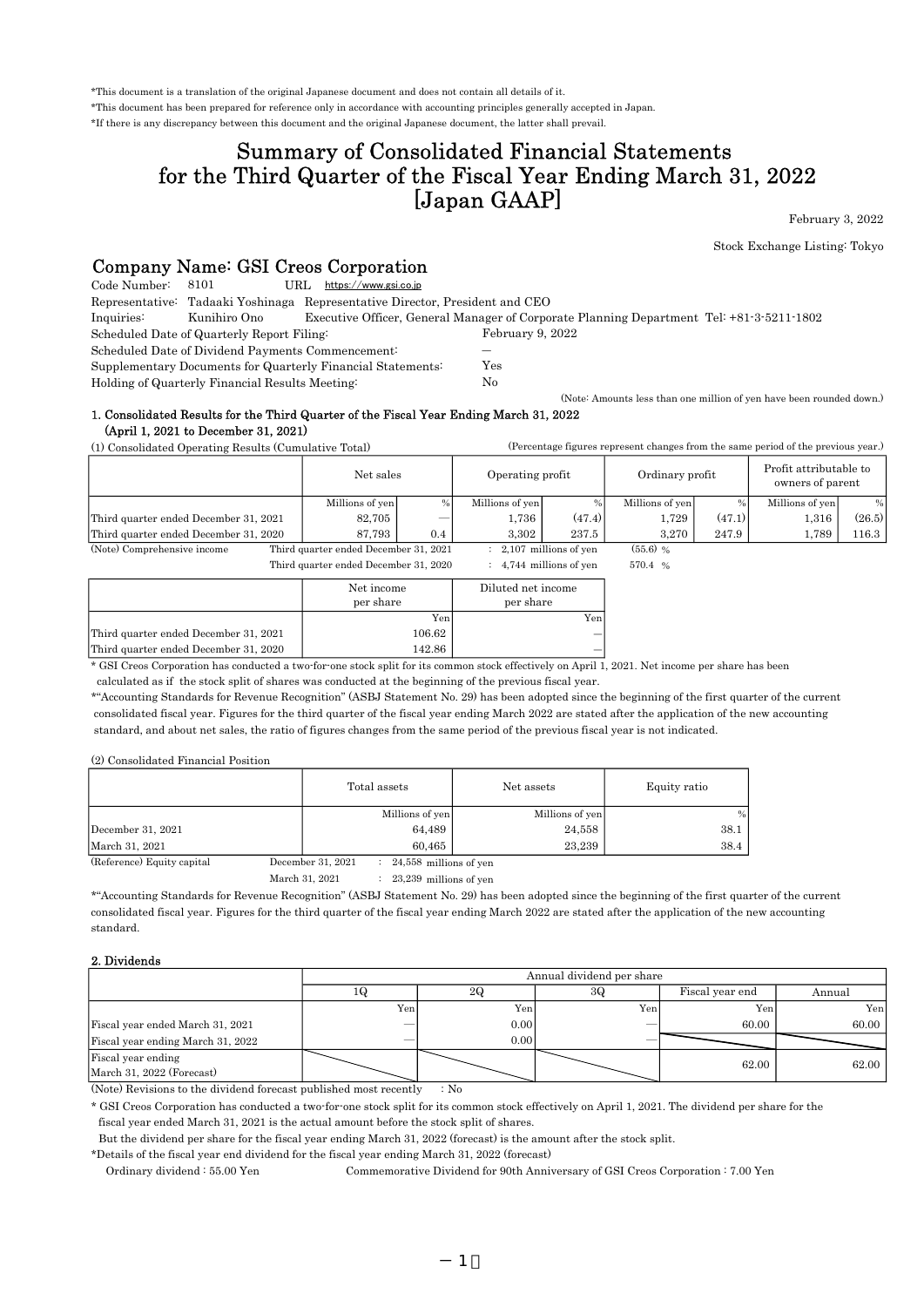# 3. Forecast of Consolidated Results for the Fiscal Year Ending March 31, 2022

### (April 1, 2021 to March 31, 2022)

| (Percentage figures represent changes from the same period of the previous year.) |                 |               |                  |        |                 |        |                                            |               |                         |
|-----------------------------------------------------------------------------------|-----------------|---------------|------------------|--------|-----------------|--------|--------------------------------------------|---------------|-------------------------|
|                                                                                   | Net sales       |               | Operating profit |        | Ordinary profit |        | Profit attributable to<br>owners of parent |               | Net income<br>per share |
|                                                                                   | Millions of yen | $\frac{0}{0}$ | Millions of yen  | $\%$   | Millions of yen |        | % Millions of yen                          | $\frac{0}{0}$ | Yen                     |
| Full fiscal year                                                                  | 116.000         | –             | 2.000            | (44.9) | 2.000           | (46.0) | 500                                        | (26.0)        | 121.71                  |

 $\therefore$  No (Note) Revisions to the consolidated results forecasts published most recently

\* "Accounting Standard for Revenue Recognition"(ASBJ Statement No.29)has been adopted from the beginning of the fiscal year ending March 31, 2022. The new accounting standard is applied to the earnings forecast above, and about net sales, the ratio of figures changes from the same period of the previous year is not indicated.

#### \* Notes

- (1) Changes in Significant Subsidiaries During the Period
	- :  $N_0$ (Changes in Specified Subsidiaries Associated with Changes in the Scope of Consolidation)
- : No (2) Application of Special Accounting Methods to the Preparation of Quarterly Financial Statements

(3) Changes in Accounting Policies and Estimates, and Retrospective Restatement

- : Yes i Changes in accounting policies due to revisions of accounting standards and other regulations
- $\ddot{\text{ii}}$  Changes in accounting policies other than in ( $\ddot{\text{i}}$ ) : No

iii Changes in accounting estimates : No

iv Retrospective restatement: No

#### (4) Number of Shares Issued and Outstanding (Common Stock)

ⅰ Number of shares issued and outstanding at the end of period (including treasury stock)

| December 31, $2021$                             |  | 12.629.942 shares March 31, 2021                      | 12.929.942 shares   |  |
|-------------------------------------------------|--|-------------------------------------------------------|---------------------|--|
| i Number of treasury stock at the end of period |  |                                                       |                     |  |
| December 31, $2021$                             |  | 373.648 shares March 31, 2021                         | 382,886 shares      |  |
| iii Average number of shares during the period  |  |                                                       |                     |  |
| Nine months ended December 31, 2021             |  | 12,345,041 shares Nine months ended December 31, 2020 | $12,529,622$ shares |  |

\* GSI Creos Corporation has conducted a two-for-one stock split for its common stock effectively on April 1, 2021. Number of shares issued and outstanding (including treasury stock), number of treasury stock and average number of shares have been calculated as if the stock split

of shares was conducted at the beginning of the previous fiscal year.

#### \* This quarterly report is out of scope of the quarterly review procedure performed by a certified public accountant or audit corporation.

#### \* Cautionary statement with respect to forecasts of consolidated business results and special notes

Earning forecasts presented in this report are based on information available and assumptions deemed reasonable at the time. Therefore, they do not constitute a guarantee that they will be realized. Actual results could differ significantly from forecasts due to a variety of factors.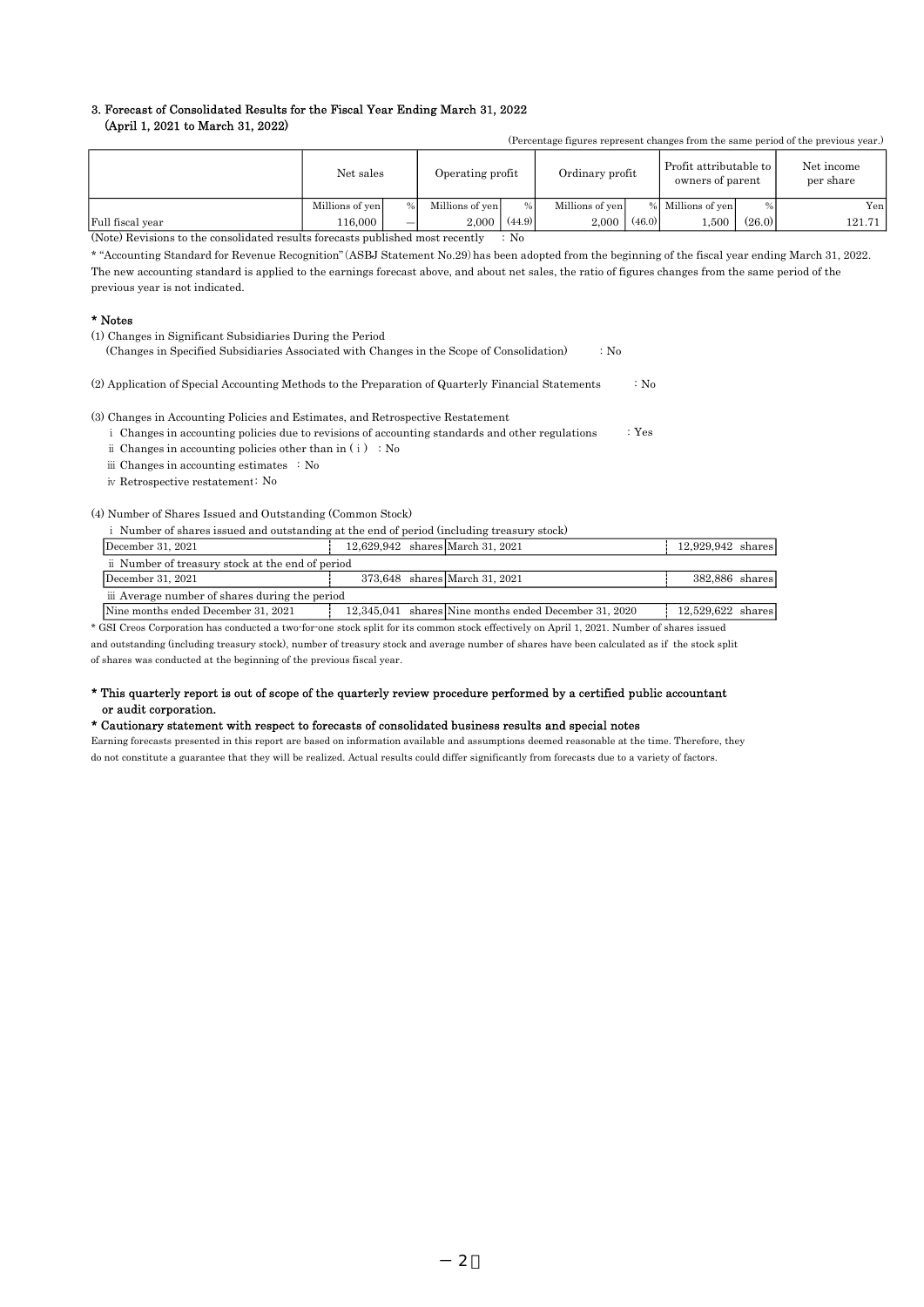## Quarterly Consolidated Financial Statements (1)Quarterly Consolidated Balance Sheets

| (Detailed volume consequence of the conserva-         |                                          | (Millions of yen)   |
|-------------------------------------------------------|------------------------------------------|---------------------|
|                                                       |                                          | Third quarter,      |
|                                                       | Previous fiscal year<br>(March 31, 2021) | current fiscal year |
|                                                       |                                          | (December 31, 2021) |
| Assets                                                |                                          |                     |
| Current assets                                        |                                          |                     |
| Cash and deposits                                     | 14,594                                   | 8,520               |
| Notes and accounts receivable-trade                   | 22,803                                   | 30,341              |
| Merchandise                                           | 8,534                                    | 8,923               |
| Work in process                                       | 749                                      | 833                 |
| Raw materials                                         | 124                                      | 92                  |
| Other                                                 | 737                                      | 2,939               |
| Allowance for doubtful accounts                       | (158)                                    | (177)               |
| Total current assets                                  | 47,387                                   | 51,473              |
| Non-current assets                                    |                                          |                     |
| Property, plant and equipment                         | 4,148                                    | 3,569               |
| Intangible assets                                     | 357                                      | 734                 |
| Investments and other assets                          |                                          |                     |
| Investment securities                                 | 6,129                                    | 6,761               |
| Other                                                 | 2,442                                    | 1,949               |
| Total investments and other assets                    | 8,572                                    | 8,711               |
| Total non-current assets                              | 13,077                                   | 13,015              |
| Total assets                                          | 60,465                                   | 64,489              |
| Liabilities                                           |                                          |                     |
| Current liabilities                                   |                                          |                     |
| Notes and accounts payable-trade                      | 18,773                                   | 20,844              |
| Short-term loans payable                              | 11,631                                   | 13,506              |
| Current portion of long-term loans payable            | 87                                       | 87                  |
| Income taxes payable                                  | 1,279                                    | 67                  |
| Provision                                             | 560                                      | $\bf 272$           |
| Other                                                 | 3,543                                    | 3,656               |
| Total current liabilities                             | 35,875                                   | 38,435              |
| Non-current liabilities                               |                                          |                     |
| Long-term loans payable                               | 231                                      | 271                 |
| Retirement benefit liability                          | 90                                       | 82                  |
| Other                                                 | 1.028                                    | 1,141               |
| Total non-current liabilities                         | 1,350                                    | 1,495               |
| Total liabilities                                     | 37,225                                   | 39,930              |
| Net assets                                            |                                          |                     |
| Shareholders' equity                                  |                                          |                     |
| Capital stock                                         | 7,186                                    | 7,186               |
| Capital surplus                                       | 859                                      | 855                 |
| Retained earnings                                     | 13,485                                   | 14,080              |
| Treasury stock                                        | (230)                                    | (291)               |
| Total shareholders' equity                            | 21.301                                   | 21,829              |
| Accumulated other comprehensive income                |                                          |                     |
| Valuation difference on available for sale securities | 2.216                                    | 2,614               |
| Deferred gains or losses on hedges                    | 4                                        | 9                   |
| Foreign currency translation adjustment               | (427)                                    | (29)                |
| Remeasurements of defined benefit plans               | 144                                      | 134                 |
| Total accumulated other comprehensive income          | 1,938                                    | 2,729               |
| Total net assets                                      | 23,239                                   | 24,558              |
| Total liabilities and net assets                      | 60,465                                   | 64,489              |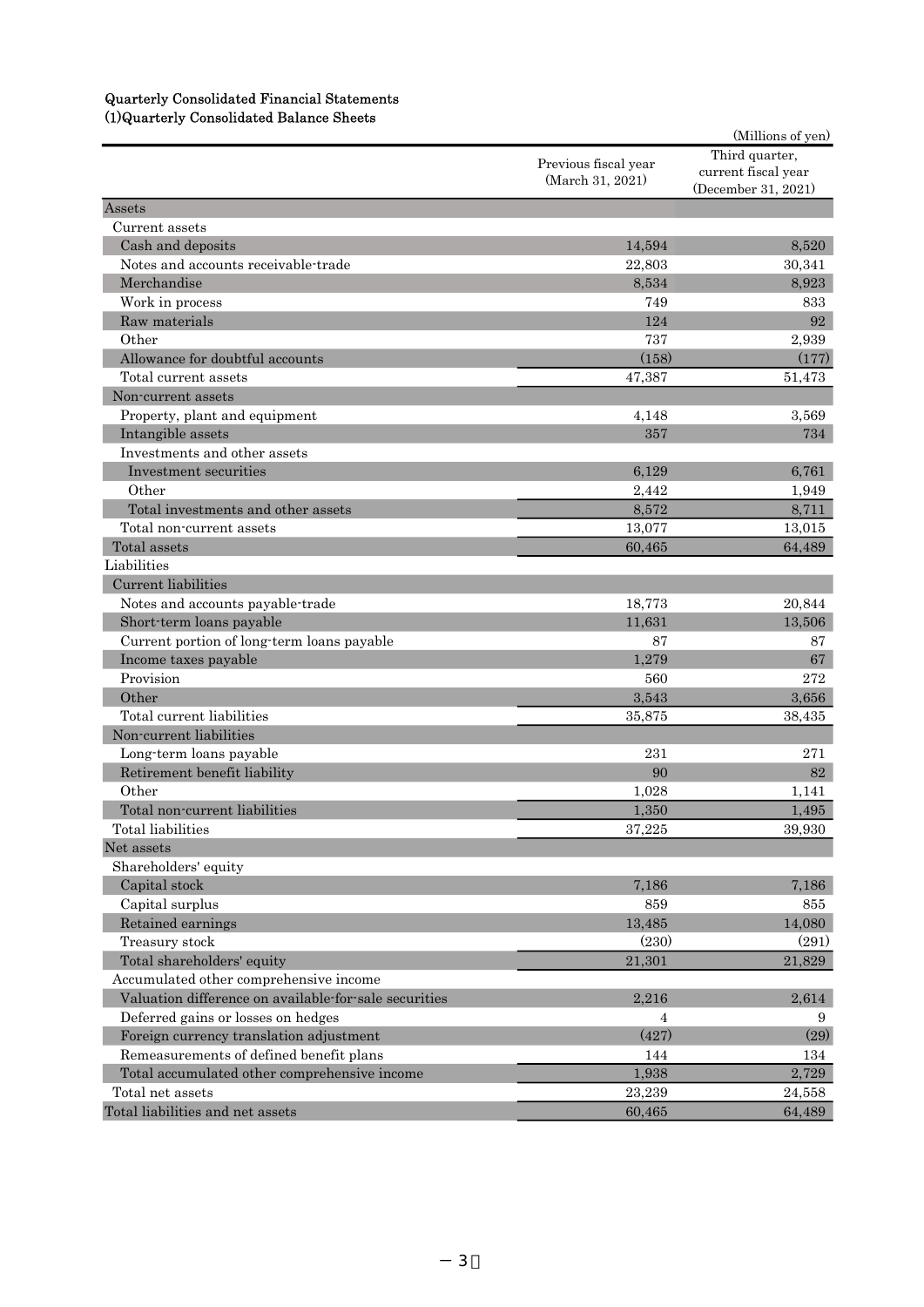## (2)Quarterly Consolidated Statements of Income and Quarterly Consolidated Statements of Comprehensive Income (Quarterly Consolidated Statements of Income) (Cumulative Third Quarter)

|                                                      |                                                                                            | (Millions of yen)                                                                         |
|------------------------------------------------------|--------------------------------------------------------------------------------------------|-------------------------------------------------------------------------------------------|
|                                                      | Cumulative third quarter,<br>previous fiscal year<br>(April 1, 2020-<br>December 31, 2020) | Cumulative third quarter,<br>current fiscal year<br>(April 1, 2021-<br>December 31, 2021) |
| Net sales                                            | 87,793                                                                                     | 82,705                                                                                    |
| Cost of sales                                        | 76,387                                                                                     | 72,923                                                                                    |
| Gross profit                                         | 11,406                                                                                     | 9,781                                                                                     |
| Selling, general and administrative expenses         | 8,103                                                                                      | 8,045                                                                                     |
| Operating profit                                     | 3,302                                                                                      | 1,736                                                                                     |
| Non-operating income                                 |                                                                                            |                                                                                           |
| Interest income                                      | 79                                                                                         | 42                                                                                        |
| Dividends income                                     | 60                                                                                         | 61                                                                                        |
| Other                                                | 115                                                                                        | 88                                                                                        |
| Total non-operating income                           | 255                                                                                        | 193                                                                                       |
| Non-operating expenses                               |                                                                                            |                                                                                           |
| Interest expenses                                    | 121                                                                                        | 97                                                                                        |
| Foreign exchange losses                              | 81                                                                                         | 63                                                                                        |
| Other                                                | 85                                                                                         | 38                                                                                        |
| Total non-operating expenses                         | 287                                                                                        | 200                                                                                       |
| Ordinary profit                                      | 3,270                                                                                      | 1,729                                                                                     |
| Extraordinary income                                 |                                                                                            |                                                                                           |
| Gain on sales of non-current assets                  |                                                                                            | $\overline{0}$                                                                            |
| Gain on sale of investment securities                |                                                                                            | 53                                                                                        |
| Gain on sales of investments in capital              |                                                                                            | 45                                                                                        |
| Total extraordinary income                           |                                                                                            | 99                                                                                        |
| <b>Extraordinary</b> losses                          |                                                                                            |                                                                                           |
| Impairment loss                                      | 328                                                                                        |                                                                                           |
| Loss on retirement of non-current assets             | $\mathcal{S}$                                                                              | $\mathbf{2}$                                                                              |
| Loss on valuation of investment securities           | 18                                                                                         | 15                                                                                        |
| Loss on sale of share of subsidiaries and associates |                                                                                            | 27                                                                                        |
| Loss on valuation of investments in capital          | 20                                                                                         |                                                                                           |
| Total extraordinary losses                           | 370                                                                                        | 46                                                                                        |
| Income before income taxes                           | 2,899                                                                                      | 1,783                                                                                     |
| Income taxes-current                                 | 1,183                                                                                      | 525                                                                                       |
| Income taxes-deferred                                | (73)                                                                                       | (57)                                                                                      |
| Total income taxes                                   | 1,109                                                                                      | 467                                                                                       |
| Profit                                               | 1,789                                                                                      | 1,316                                                                                     |
| Profit attributable to owners of parent              | 1.789                                                                                      | 1.316                                                                                     |